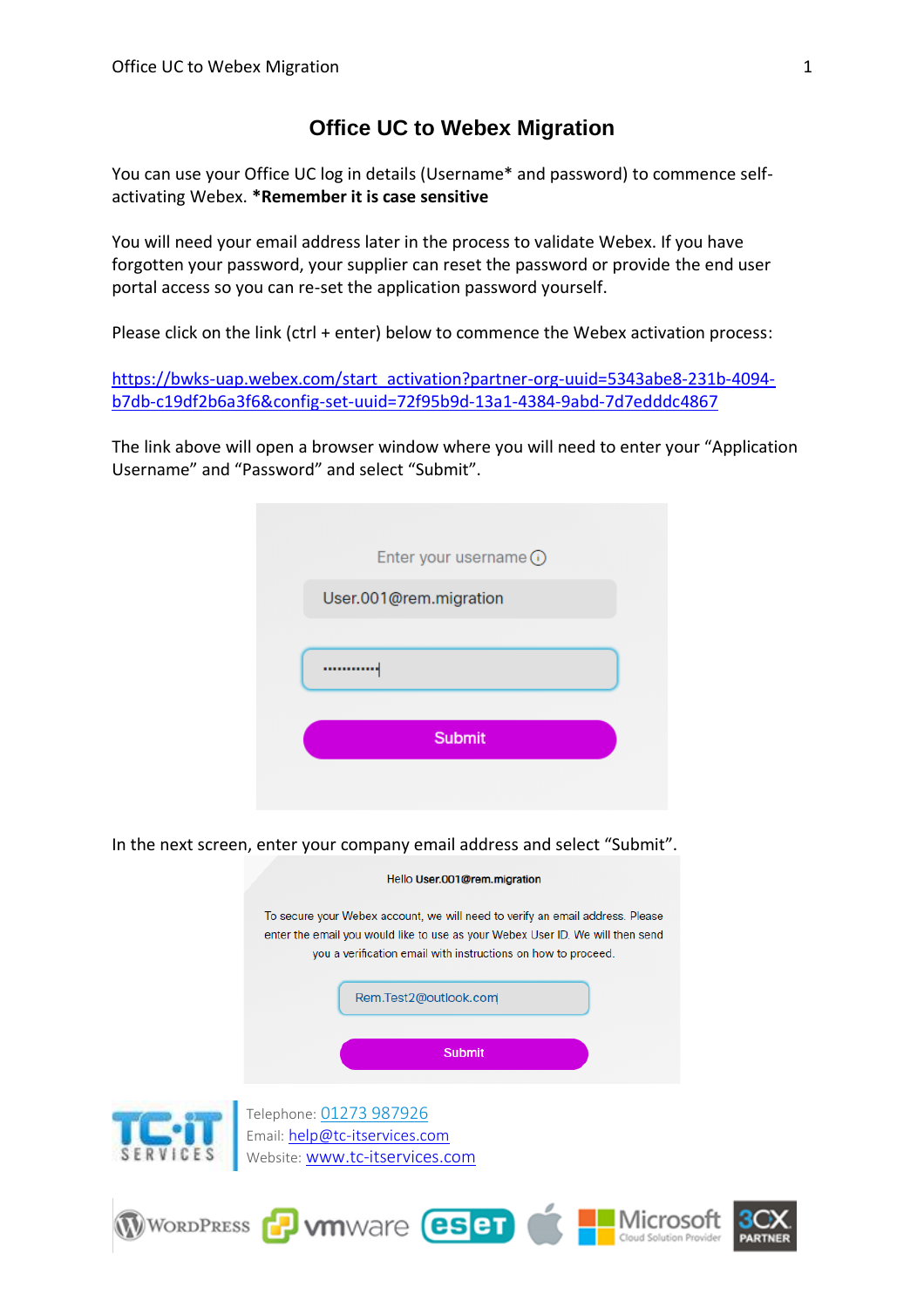The next screen will confirm a verification email has been sent to your email inbox.



Clicking this button will begin the authentication and provisioning process.



The email address will be validated and the provisioning of Webex will commence.



**Once complete, wait 15 minutes before attempting to Log In to Webex for the first time**.



Telephone: [01273 987926](tel:01273%20987926) Email: [help@tc-itservices.com](mailto:help@tc-itservices.com) Website: **[www.tc-itservices.com](http://www.tc-itservices.com/)** 

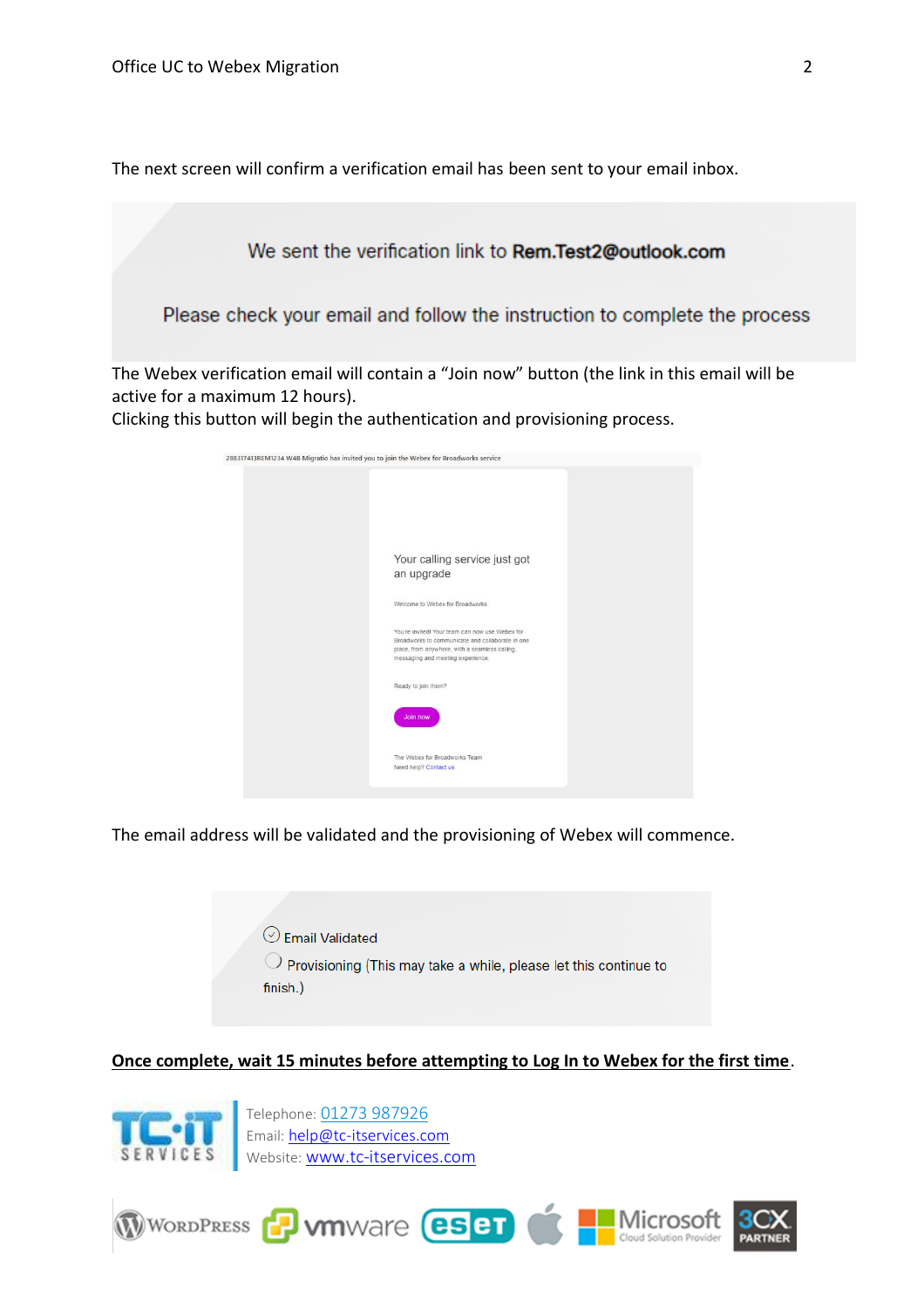The next screen will provide the Webex application download options. It will automatically recognise which operating system you are using and recommend which download to use by displaying this option as the upper most download icon.

Mobile Apps can be downloaded from the relevant app stores.



There is a link to our blog for downloading also: **<https://tc-itservices.com/software/installing-cisco-webex/>**

## **First Log In to Webex.**

## **We recommend that 15 minutes have elapsed before attempting to Log in to Webex for the first time**.

Webex will now require your email address and the application password to log in. First enter the email address and click Next.





Telephone: [01273 987926](tel:01273%20987926) Email: [help@tc-itservices.com](mailto:help@tc-itservices.com) Website: [www.tc-itservices.com](http://www.tc-itservices.com/)